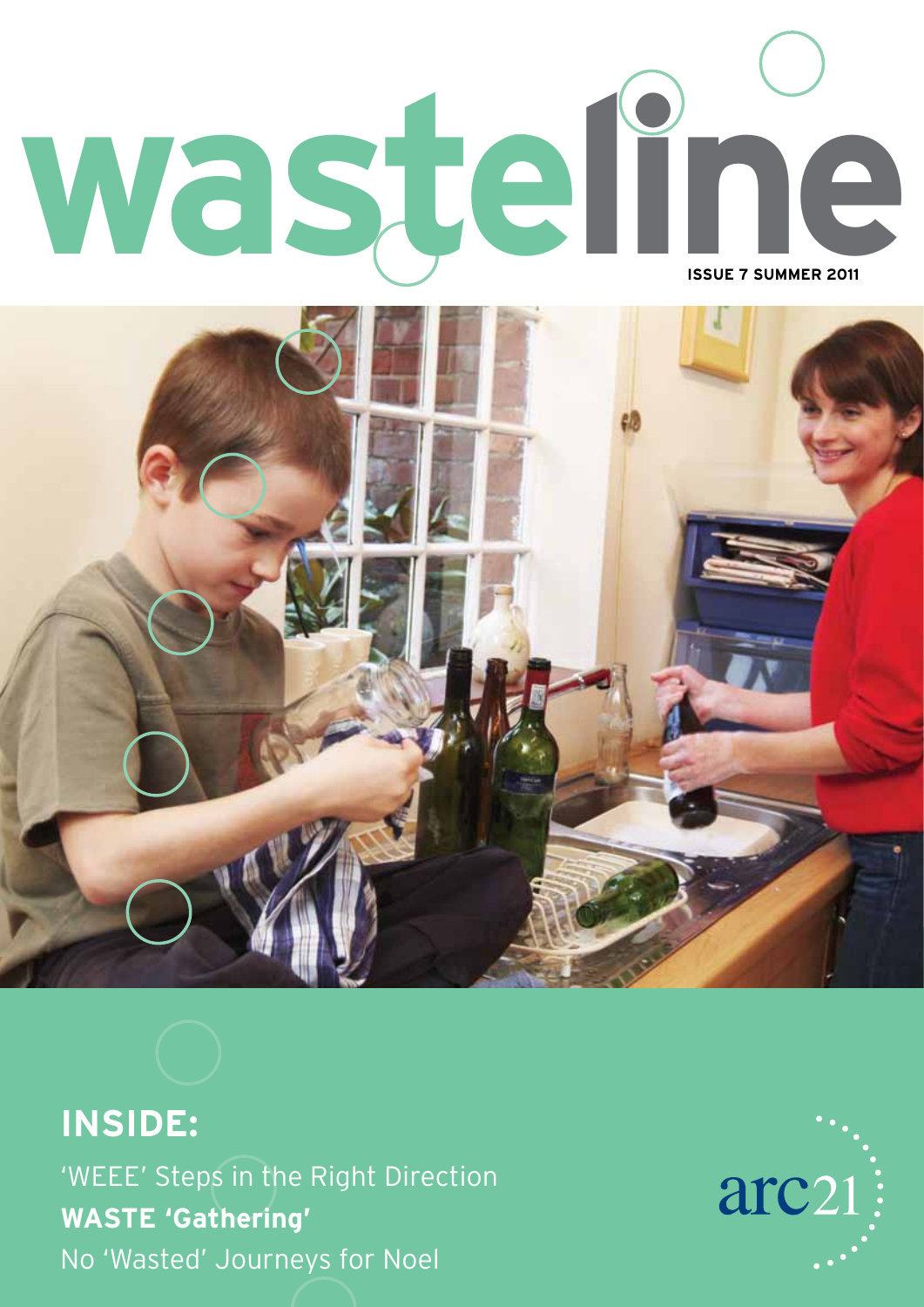

**The good news for everyone involved in waste management in Northern Ireland is that recycling / composting rates keep going in the right direction.**

Recent statistics show that during July – September last year, the rate rose by a further 2.5% on the previous year – bringing the overall composting / recycling rate to an impressive 42%. The flipside of improving recycling rates is decreasing amounts of waste going to landfill – down another 4%. That's encouraging progress for both the environment and for ratepayers who ultimately have to bear the ever increasing costs of landfill.

Such has been the progress on recycling in recent years that people now talk realistically about creating a 'zerowaste' economy and in this edition we look at how business believes that valuing waste properly can deliver major benefits for society.

We also take a look at some initiatives being undertaken by arc21's constituent Councils and the good work being done by our educational vehicle, the Waste Buster. Let's keep up the good work and keep heading towards that all-important EU recycling target of 50% by 2020.

### **Contact Us:**

arc21, Walsh House, Fortwilliam Business Park, 35 Dargan Road, Belfast, BT3 9LZ

Tel: 028 9072 6333 Fax: 028 9072 6332 Web: www.arc21.org.uk

**PRINTED ON RECYCLED PAPER**

### CEO Foreword arc21 2010 **Annual Report**

arc<sub>2</sub>

**arc21's 2010 Annual Report is now available to download from www. arc21.gov.uk Highlights from the year included good progress on a variety of recycling and landfill targets which saved arc21's constituent Councils (and ratepayers) £4m over the year. New initiatives such as the collection of kitchen waste and new approaches to collecting glass helped push recycling rates to record levels.**



arc21

Annual Report & Financial Statements Formulat Report & Financial Staten<br>for the year ended 31 March 2010

The report also details arc21's operations, financial performance and corporate structures which are designed to deliver value-for-money and best practice for the delivery of Local Government services on a collective basis.

# THE **ARC21 AREA**

### **arc21 Councils**

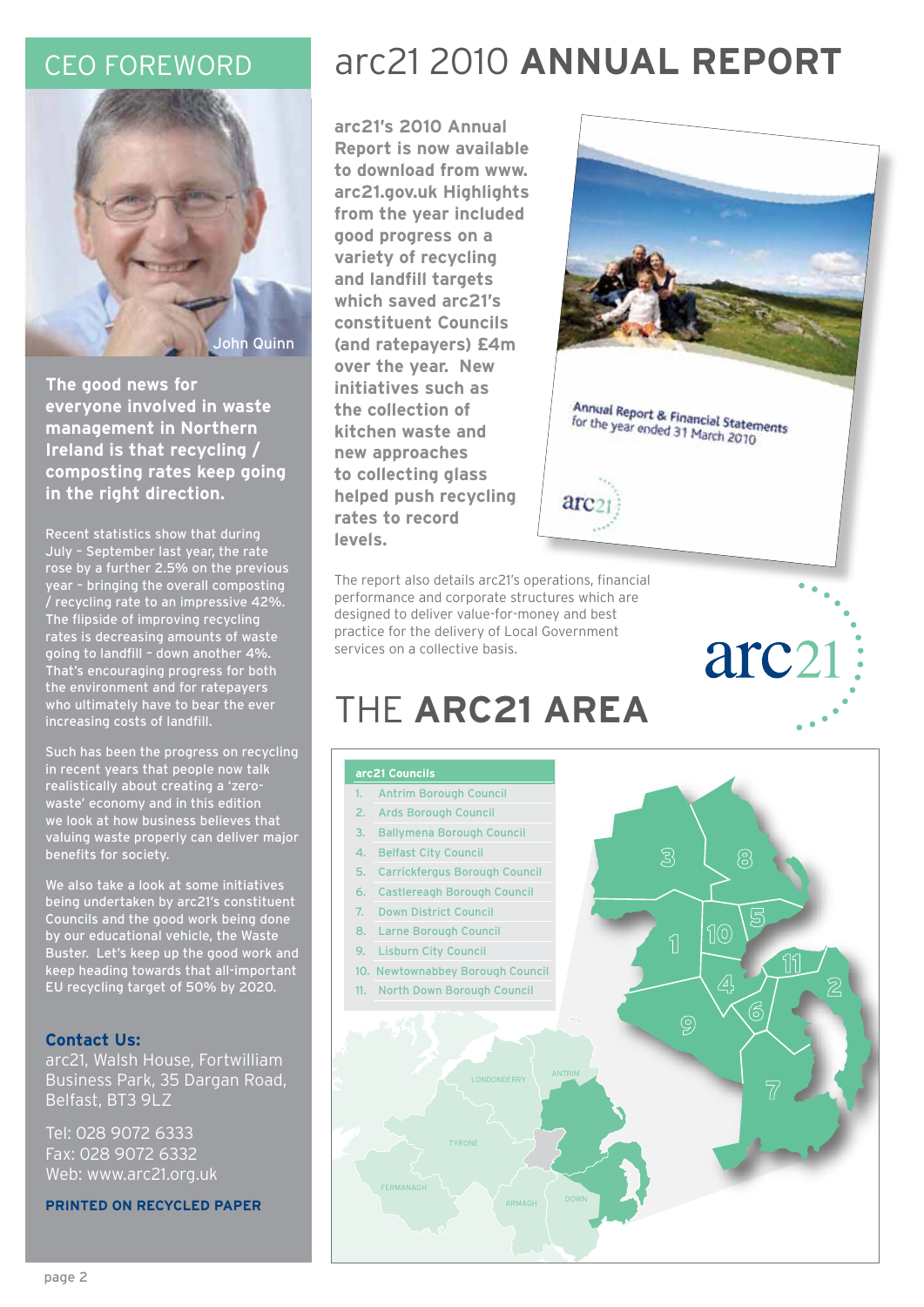plastics pape<sup>.</sup> cans  $L_{\text{essons}}$  in life...  $can<sup>s</sup>$ plastics on recycle Recycling Policy paper · copier paper · comput · office paper · newspo clay bin frees was almost 40%. This is a rise of just<br>the send of one can be required scheme was possed one of the<br>model complete one send to determine the processing of the sending<br>the send of the send of the sending of the sending of t the school is provided.<br>The and of machine ind of each term. the with posters and an<br><sup>Count</sup>in<sup>g</sup> active<br>charm

### RECYCLING EFFORTS **NOT WASTED**

**Northern Ireland's recycling effort is continuing to deliver results according to the latest waste management statistics published by the Department of the Environment.** 

The figures – relating to July to September last year – show that recycling / composting rates for household waste now stand at 42%, up 2.5% from the same quarter in 2009. Another key statistic, measuring the amount of municipal waste sent to landfill, also compared well to 2009, with a 4% fall being recorded.

With regard to Municipal Waste the statistics revealed that:

- A total of 261,838 tonnes of municipal waste were collected in Northern Ireland (89% household waste and 11% nonhousehold waste).
- The percentage of the municipal waste sent for recycling and composting

over three percentage points from the corresponding quarter in 2009.

 $\frac{W_0}{\ln W_0}$ 

- The percentage of municipal waste sent to landfill was 59%. The proportion sent to landfill for this quarter was just over four percentage points lower compared to that for July to September 2009.
- Of the municipal waste collected for recycling, green waste accounted for almost half (48%), while paper accounted for one-fifth (20%). Seven per cent was made up of glass and cans.

Household waste figures demonstrated that:

- Of all household waste collected, almost 21% was sent for recycling and just over 21% was sent for composting. The overall proportion of household waste sent for recycling and composting (approximately 42%) is two and a half percentage points higher than the corresponding quarter in 2009.
- The percentage of household waste sent to landfill was just over 57%. This is a reduction of just over three percentage points on the July to September 2009 figure.
- There were 130 kilogrammes of household waste collected per head of population in Northern Ireland in this quarter (equivalent of approximately 10kg per person per week), of which 54 kilogrammes was recycled or composted.

Northern Ireland also continues to perform very well on the management of biodegradable waste. The Province has an allocation of 469,937 tonnes of biodegradable municipal waste that can be sent to landfill (2010/11).

In the period July to September 2010, only 82,980 tonnes of biodegradable waste were sent to landfill, equating to just 18% of the annual allocation. For the year-todate, only 37% of the allocation has been used.

The Northern Ireland Landfill Allowance Scheme (NILAS) was also published recently, showing that councils have comfortably met the landfill diversion targets set for 2009/2010. During the year 383,329 tonnes were landfilled, comfortably within the 470,000 tonne target. Since 2005/06 the amount landfilled has fallen by an impressive 33%.

Welcoming the report, then Environment Minister Edwin Poots congratulated local Councils for "their achievement in not just meeting the challenging 2009/10 targets , but by exceeding them by almost 19%."

"This is an endorsement of our current strategy and steps taken by other key stakeholders; the District Councils, Waste Management Groups, but most of all the people of Northern Ireland."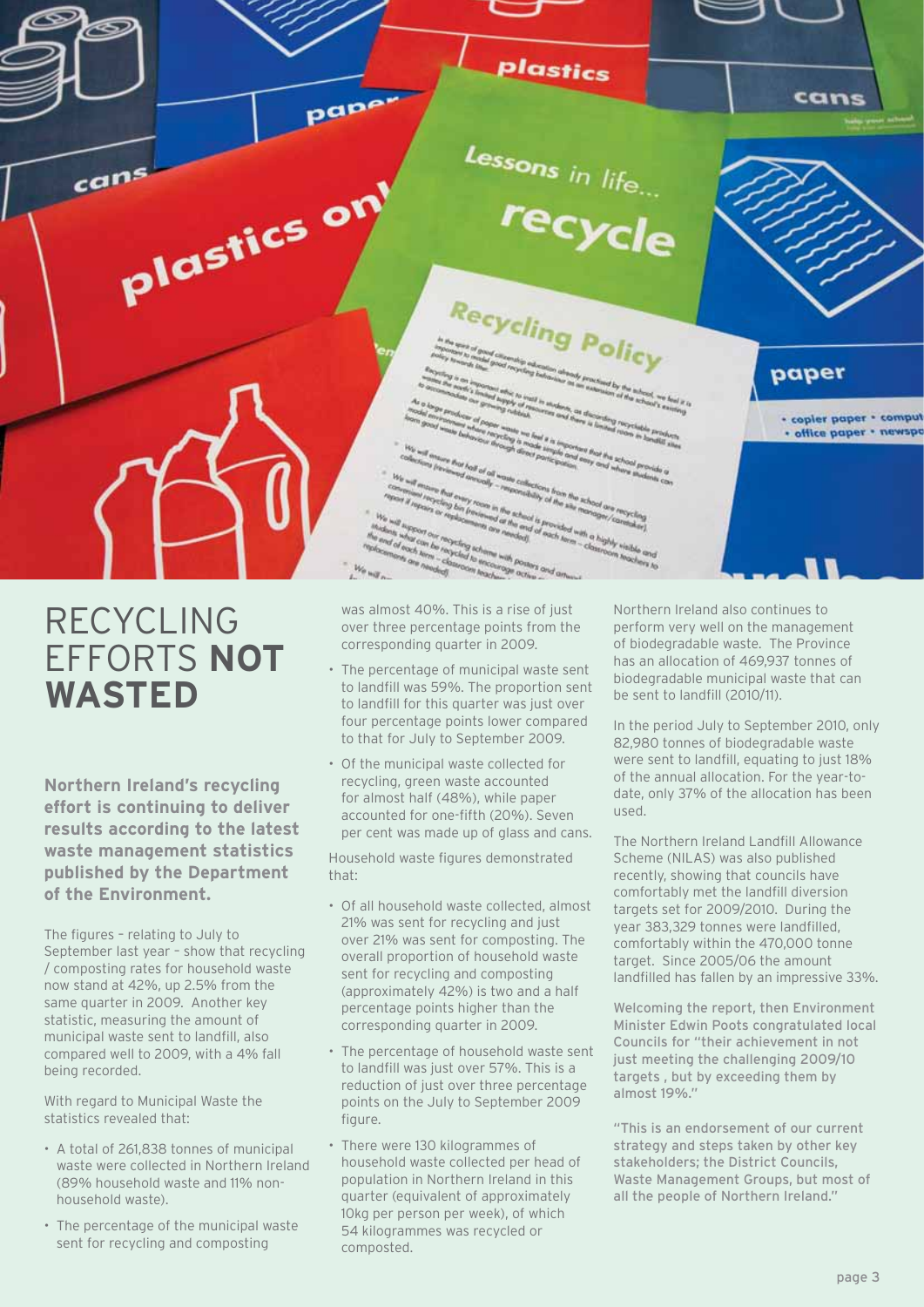# Business Body **BACKS ZERO WA**



**The Confederation of British Industry (CBI) has published a new report urging Government to adopt a bold approach to waste policy. Entitled Making 'Ends Meet: Maximising the Value of Waste', the report highlights the benefits of moving to a zero-waste economy.**

It argues that a more radical approach to waste management will deliver results across a number of policy areas, such as meeting climate change targets, improving energy security and prompting new investment in infrastructure.

The CBI believes that as well as meeting targets to cut the amount of rubbish sent to landfill, a more ambitious waste policy could provide growth opportunities for businesses by making it easier for more firms to sell their recyclable waste to other companies as a resource. It could also encourage councils to share waste and recycling facilities, creating savings – something which waste bodies such as arc21 are already delivering.

With 300 of the UK's landfill sites due to close in the next decade, around 2000 new waste management facilities need to be built by 2020, at an estimated cost of £10bn. With the waste policy review imminent, the CBI is calling for a cross-department approach from the

Government and changes to the planning regime to deliver the investment needed in waste management infrastructure.

The CBI's Deputy Director-General, Dr Neil Bentley, said:

"We risk missing a trick by not harnessing the huge potential of waste. Rather than being viewed in isolation, waste management should be seen as an important part of the green economy and our growth strategy.

"Ambitious waste policies will allow the Government to hit a broad range of its objectives from cutting emissions to bolstering energy security. We should also be encouraging councils to share recycling and waste facilities, while businesses could be incentivised to sell their recyclable waste.

"But moving to a zero-waste economy will require government departments working together and thinking outside the box. There also needs to be swift action to tackle delays in the planning system. On average it takes seven years for a waste management company to get a plant up and running, of which four are spent in the planning process. That is not the way to attract investment."

Achieving zero-waste doesn't mean that no waste is produced, but that all waste resources are fully valued, both environmentally and financially. Working towards a zero-waste economy is one of the objectives of the Coalition Government at Westminster.

Although the CBI report is primarily aimed at England, its recommendations, if adopted, could have implications for waste management in Northern Ireland. Some of the suggestions include:

- Cross-governmental cooperation
- A full audit of current regulation to ensure they deliver the best environmental and economic results
- Planning certainty to attract investment. The Government must recognise the importance of waste management facilities to local communities in its planning reforms
- Increased adoption of energy-fromwaste technologies to reduce our carbon use and deliver energy security
- Improved data on commercial and industrial waste to improve policy implementation
- An incentivised approach to waste recycling that benefits small and medium-sized companies
- An integrated local policy to help different councils deliver zero waste

Welcoming the report, Ricky Burnett, arc21's Director of Policy, said:

"Central Government adopting a more holistic approach to waste management, improvements to the planning system and greater emphasis on data collection for commercial and industrial waste are all aspects that arc21 has been advocating for some time."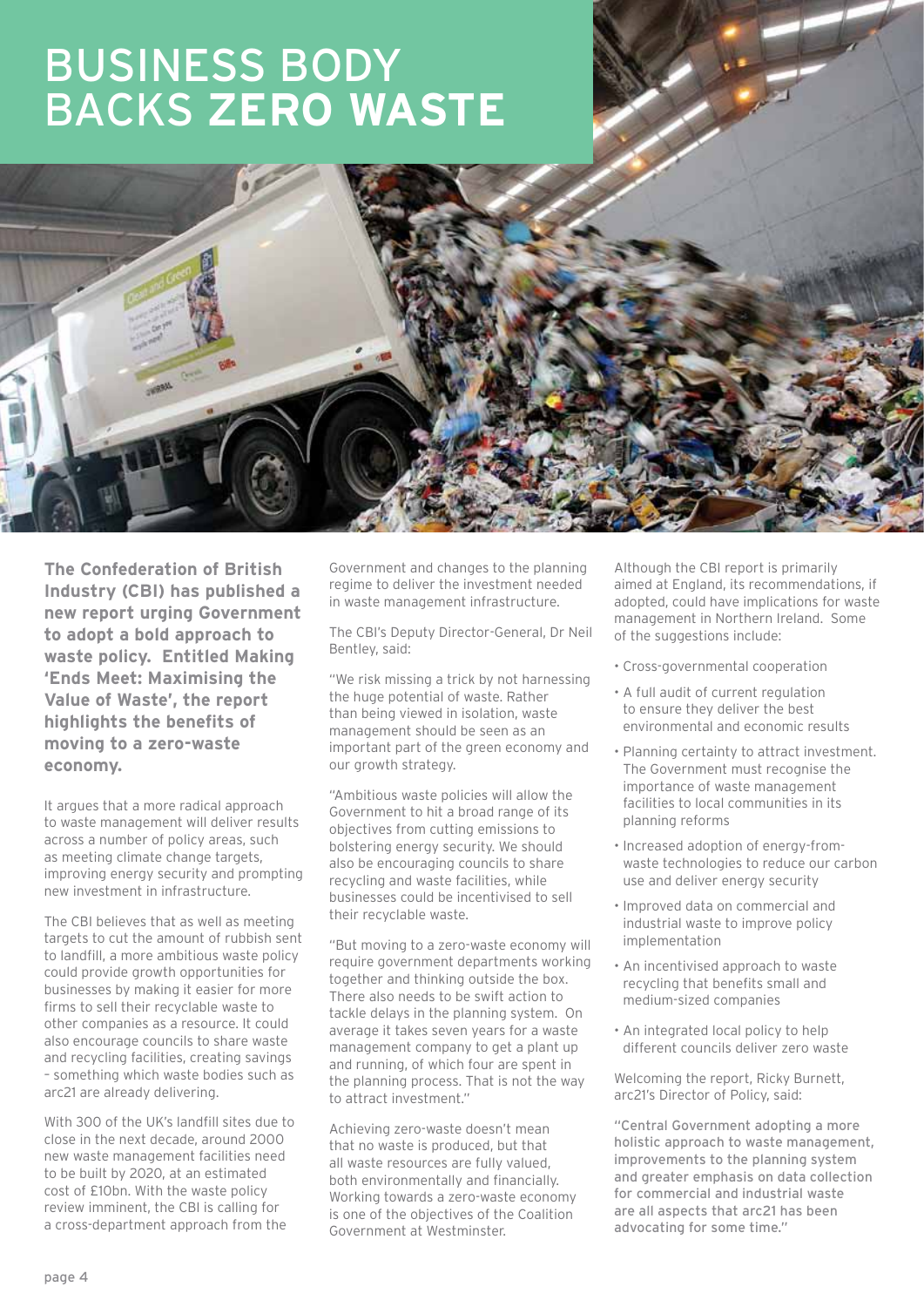# NO **'WASTED'** JOURNEYS FOR NOEL

**It's approaching three and a half years since Noel Lyons joined arc21, but the majority of his colleagues will barely have seen him at their Dargan Road offices in that time. This is no reflection on Noel's professional commitment, however, simply a result of the amount of time he spends on the road in his role as Waste Promotions Officer for the group.**

Noel is responsible for the operation of arc21's education vehicle, ensuring that the 3Rs principle of 'Reduce, Reuse and Recycle' is heard by as many waste stakeholders as possible, from the classroom to the shopping centre. It is a role which Noel believes is vitally important in ensuring arc21's member councils continue to meet their various waste and recycling targets. That target is for 50% of household waste in the arc21 region to be recycled and composted by 2020.

No mean feat, but recent figures show that the 11 member councils are benefitting from a strategy focused on the 3Rs, with household recycling rates having increased from 7% in 1999 to over 30% today and the amount of waste being produced by households falling from a high of 1.4 tonnes on average per year to just 1.33. This means much less Biodegradable Municipal Waste (BMW) is ending up in land fill – 35,000 tonnes (11%) less since 2005.

Such forward strides are the net result of the work of the entire 13-strong arc21 team. As Waste Promotions Officer, Noel Lyons is an important cog in the wheel and thoroughly enjoys the awarenessraising role which he and the education vehicle play in the waste management effort.

#### Noel explained:

"My job, quite literally, is to take the 3Rs principle of Reduce, Reuse and Recycle to arc21's stakeholders by visiting them in the education vehicle. A lot of my time is spent in schools, but I also pay regular visits to recycling centres, community groups, town centres, leisure centres and shopping centres. The education vehicle is essentially a mobile classroom with computers and display stands which



demonstrate what materials can and can't be recycled, as well as where and how they are recycled.

"I find the work that we do with children is extremely beneficial, they are always willing to learn and participate enthusiastically in the projects we have on offer. Indeed, in many instances, children are more likely to take the recycling messages on board than adults and it will often be the case that the kids will go home and tell their parents and grandparents what they have learnt. Working closely with children in a fun, interactive and informative manner brings the topic of waste to life and makes them a lot more likely to contribute in a positive way to the waste management effort."

While the messages from the 3Rs principle form the basis of its content, the education vehicle also promotes specific waste management projects, the most recent of which was the Love Food Hate Waste campaign. Delivered by Waste and Resources Action Programme (WRAP) as part of the Department of the Environment's Rethink Waste campaign, Love Food Hate Waste provides handy tips, advice and recipes for leftover meals to help everyone waste less food.

Variation is most definitely the spice of Noel's working life. Recently he helped judge Environmental Youth Speak, an annual public speaking competition

organised by Northern Ireland's three waste management groups for primary school pupils across Northern Ireland.

#### Noel added:

"I spend two weeks in the year with each one of arc21's 11 councils, so as far as my schedule goes I take my lead from the councils themselves. I work closely with the council recycling officers and their knowledge of the local area is vital to the success of what I do. A great advantage of the educational vehicle is its mobility and the fact that it can reach right into the heart of a community to deliver our key messages in a classroom or shopping centre. The opportunity to interact with the community and answer questions on the spot is also important.

"When we visit recycling centres, for instance, we are able to make people aware if any of the materials they have brought are unsuitable for recycling. Awareness amongst the public is definitely on the rise, with fewer and fewer people bringing materials that are not suitable. I enjoy being able to make a difference to the waste management effort in the region and, with three and half years experience with the organisation, look forward to continuing to bring the waste management messages to the public."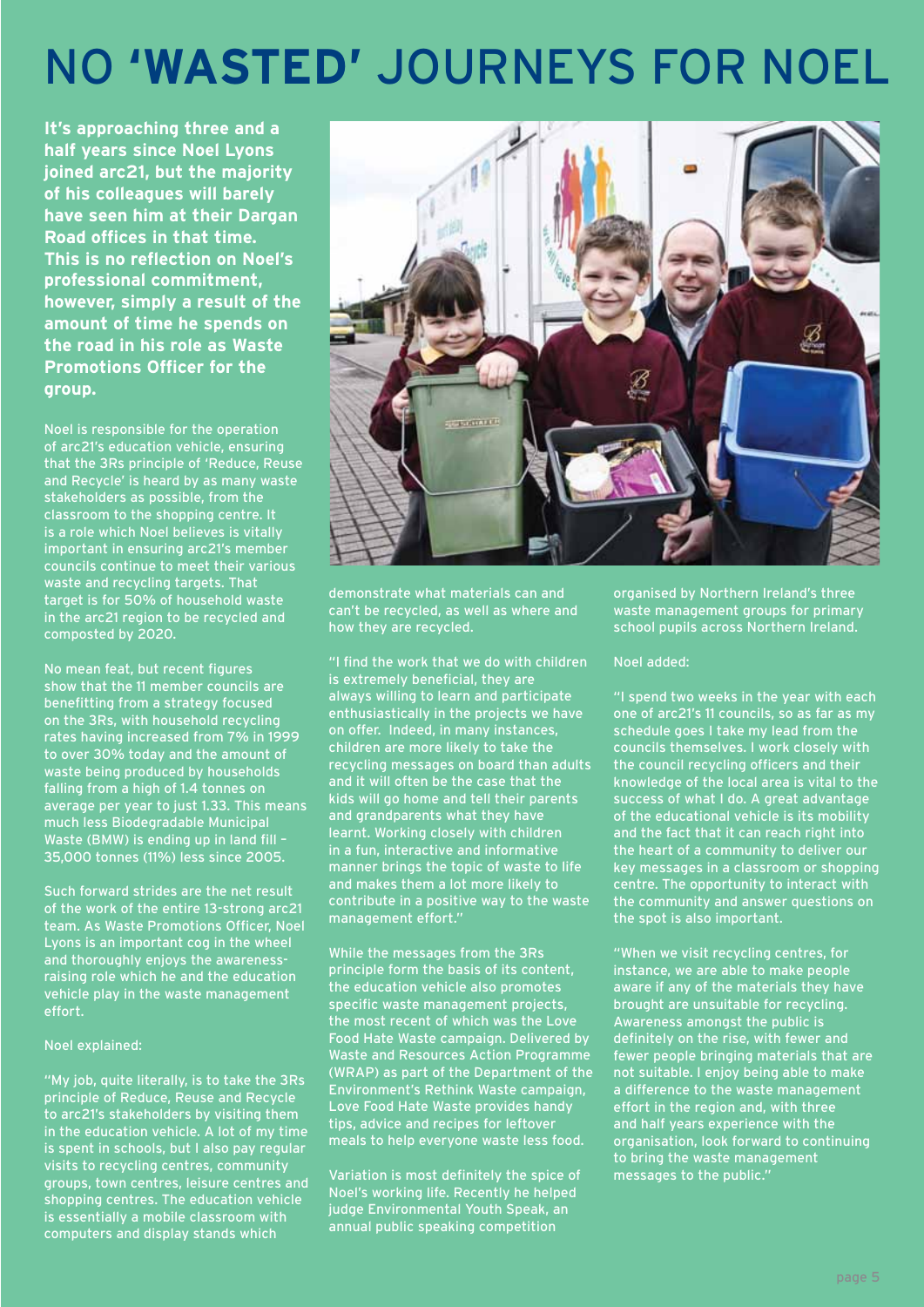# **REFRESH YOUR STYLE**

### mixed textiles & clothes



**Castlereagh Council has been running a number of events to focus on the reuse and waste minimisation of textiles. Every year people across Northern Ireland dump 25,000 tonnes of textiles with the result that almost 12% of local landfill is textile waste. Almost all of these textiles could, however, have been used again either by a charity or sent for recycling.** 

The council was keen to encourage people to think again about 'throw away fashion' and try instead to transform used clothing into something new and wearable.

A number of in-depth workshops were held, the first on the theme of 'Revamp', with the aim of giving people the skills necessary to customise and embellish old clothes under the guidance of an experienced seamstress. Basic repair techniques were also taught.

A second workshop was themed 'Repurpose', demonstrating how to turn old items such as jeans and jumpers into handbags and cushion covers.

A final showcase event was held at the Civic Centre which included a fair fashion market selling items such as accessories made from recycled materials, fair trade fashion and baking kits reusing old glass jars.

There was also green-style advice from a local designer and top tips on how to revamp that little black dress for the party season, as well as free makeovers and prizes to be won.

Clearly a stitch in time saves nine, but if we all started to revamp and recycle, we could help save an awful lot more.

## **'Caddies'** go THE COURSE in Larne

**The effort to recycle more glass in Larne has been boosted by the introduction of new containers which will enable householders to store glass for recycling in their blue bins.**

Larne Borough Council has introduced plastic caddies, man-made containers which will rest at the top of the blue bin, leaving enough room for old newspapers, magazines, cardboard, cans, plastics and other recyclable materials to squeeze past and into the main receptacle.

The introduction of the caddies is in response to research carried out by the Council into the preferences of the local population. A survey carried out at local household recycling centres highlighted a strong preference for caddies instead of plastic boxes – the Council's original intention was to order plastic boxes, similar to the kerbie boxes used in other boroughs.

**1**

And it is not just householders who prefer the caddies – refuse staff have said it is easier to lift the caddy from the bin than to bend down and lift a box. They also pointed out that they could wheel the bin and caddy together to the lorry.

Investment in the inner caddies is more expensive than the plastic boxes would have cost, but Larne Borough Council Director of Environmental Services, Philip Thompson, believes the investment is worthwhile and will potentially save the council over £20,000 per year revenue expenditure.

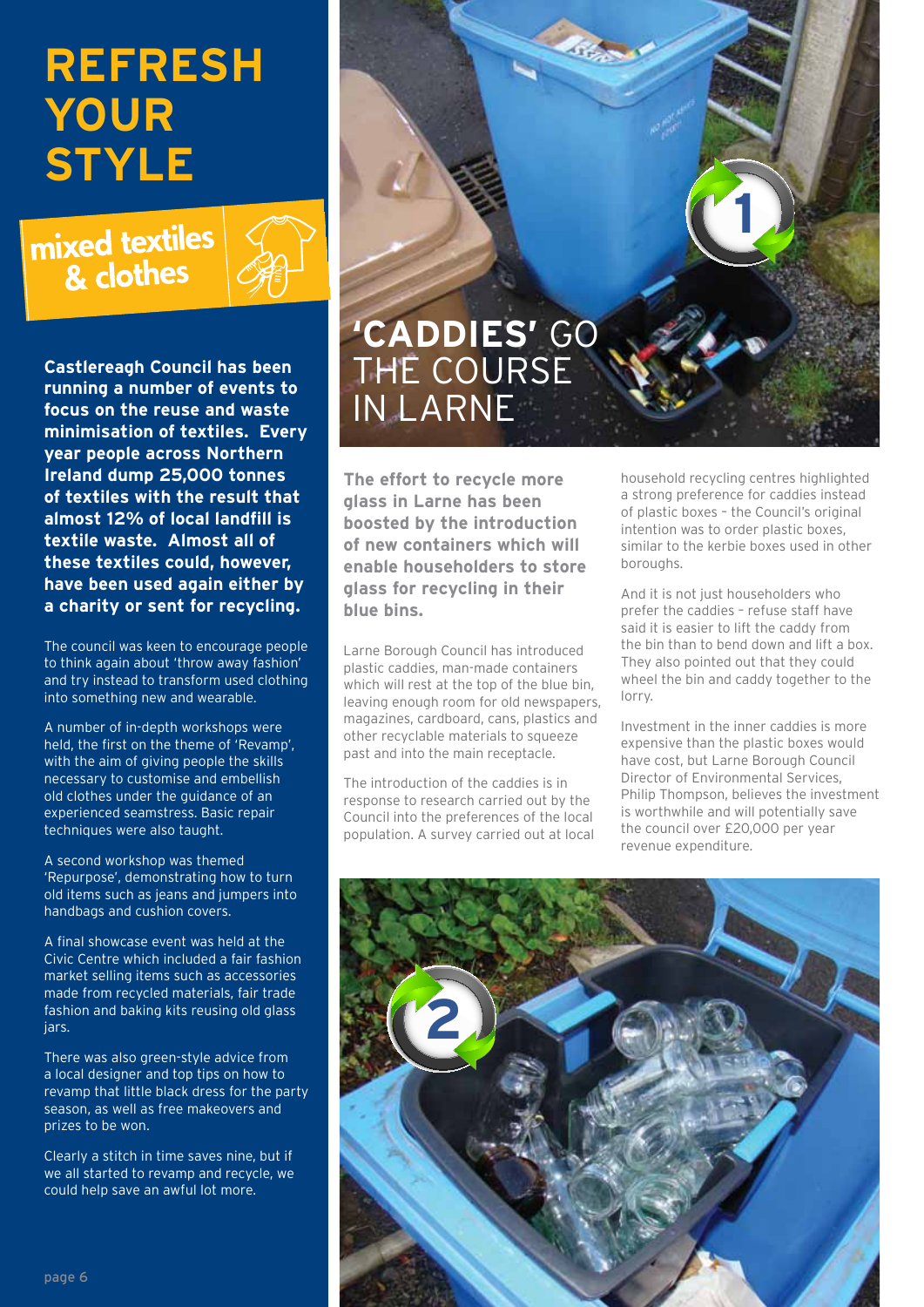### **RETHINK WASTE FUND TOPS £6M**

**Before changing jobs, Environment Minister Edwin Poots announced a third round of funding for the Department's Rethink Waste fund which supports projects that will reduce waste to landfill through recycling or reuse activity. The additional £2m brings total funding to £6.5m.**

Many arc21 councils have already accessed the fund including Antrim, North Down, Newtownabbey, Larne, Ards, Down and Lisburn. During Round 2 funding Ballymena was only one of two councils to secure funding, £200,000 for a compacter, kitchen waste caddies and a mobile recycling unit.



Speaking during a visit to the Borough by the Minister, Ald. Sam Hanna, Chair of the Council's Waste Management Subcommittee said:

"The Rethink Waste fund will enable us to expand and improve our household waste reuse and recycling services with ultimate benefit to all the ratepayers and Borough residents.

"The operational improvements brought about by this grant funding will also improve the capacity for recycling at the civic amenity site at Waveney Road."

Commenting on the additional £2m now available the Minister said:

"The fact that a third round of funding has been secured for recycling projects in the current financial climate acknowledges that waste, when handled correctly, can be a crucial asset for the Northern Ireland economy.

"Much progress has been made in terms of recycling. This is why I am convinced that there is potential to increase recycling rates further and this funding should assist."

It is estimated that the 41 successful projects that were offered funding through Rounds one and two of the Rethink Waste fund will divert 28,500 tonnes of waste from landfill each year. This will reduce the burden on ratepayers who would otherwise meet the costs of treating this waste.

For further details on Rethink Waste, including funding opportunities, please visit: **www.rethinkwasteni.org**

### **Dreaming of a Green Christmas?**

**Belfast's Continental Market in the grounds of City Hall is now a well established highlight of the Christmas calendar, but 2010's event was also a green record breaker.** 

Thanks to Belfast City Council and 2009.

A number of environmentally-friendly practices were introduced as part of European Week for Waste Reduction, including sending food waste for composting and turning waste cooking oil into bio-diesel.

Councillor Ian Adamson, then chairman of the Council's Health & Environmental Services Committee, said:

this success at future markets.

"It's also a great example of how by making some small changes, we can improve our environmentally-friendly credentials. Residents too have been

Allan Hartwell, Director of Marketplace Europe, the company behind the continental market, said:

the environment.

results our efforts have had.

"Being part of this initiative with Belfast mindful of waste reduction."

So, it may still be summer, but if you want to start dreaming about a green Christmas, keep an eye out for the 2011 Continental Market!

Robert Penney (Waste Management) and Allan Hartwell (Marketplace Europe).

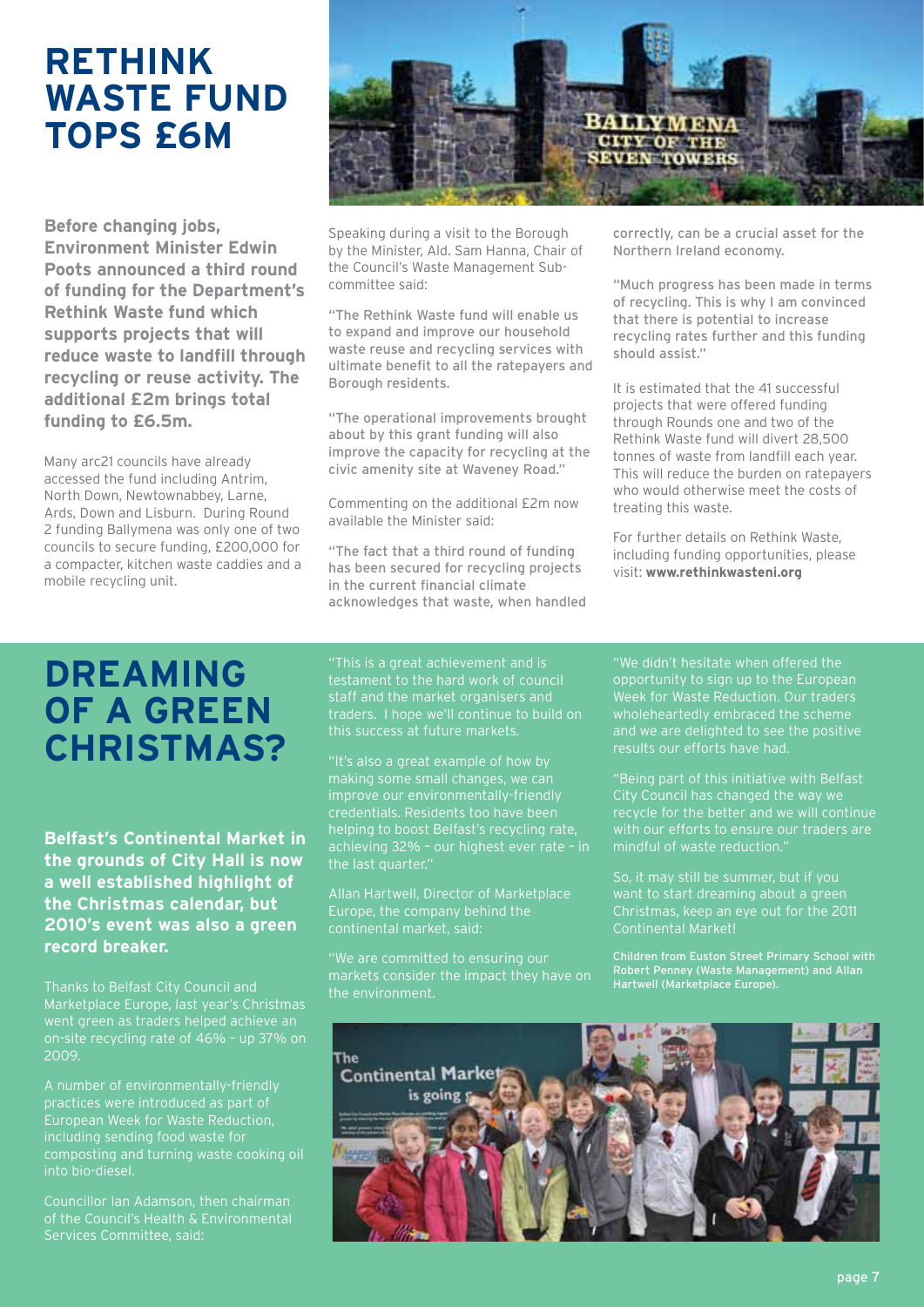

**Down District Council has unveiled plans to turn furniture and electrical goods left at its recycling centres into hard cash.** 

The waste-to-cash proposal is contained in a report published back in January which suggests that unwanted household goods may attract interested buyers. There's even the prospect of opening a shop on site at the Council's recycling centre in Castlewellan.

At present many of the items being considered for reuse end up at the Council's landfill site; the report, however, believes that selling the items could actually generate a profit for ratepayers as well as providing two new jobs and reducing the amount of waste going to landfill.

Electrical goods, such as fridges, freezers and televisions would be reconditioned before going on sale.

A member of the Council's Environment Committee, Cllr. Paul Craig, said:

"The proposal would divert tonnes of waste away from the Council's landfill site. Currently all items left at our recycling centres can't be sold or enen removed from the premises and go straight to the dump.

"We currently have a situation which results in perfectly good items which people no longer want in their homes being dumped and ending up in our landfill site. Refurbishing these items, diverting them from landfill and selling them to the public is a positive move."

# **Sign up for Eco-Schools**

**North Down Borough Council recently hosted an event to help promote the Eco-Schools scheme to local schools.**

Eco-Schools is an international award programme that guides schools on sustainability, providing a framework to help schools put green issues into the heart of school life.

The Eco-Schools programme operates in 46 countries worldwide involving more than 21,000 schools and 4,000 local councils - representing more than 400,000 teachers and six million students.

Schools can self-assess themselves for Bronze and Silver awards before achieving the coveted Green Flag Award. Green Flags are awarded to schools with high achievement in their programme and is a recognised and respected ecolabel for environmental education and performance.

As part of the event Bloomfield and Holywood Primary Schools (North Down's most recent Green Flag winners) showcased their work.

Eco-Schools in NI is administered by TIDY Northern Ireland and is supported by all five of the Education and Library Boards with financial support from the Northern Ireland Environment Agency and 23 of the 26 local councils.

If you would like more information or want to register for Eco-Schools please visit **www.eco-schoolsni.org.** 

Pupils and teachers of Bloomfield Primary School Eco-Schools Project Officer

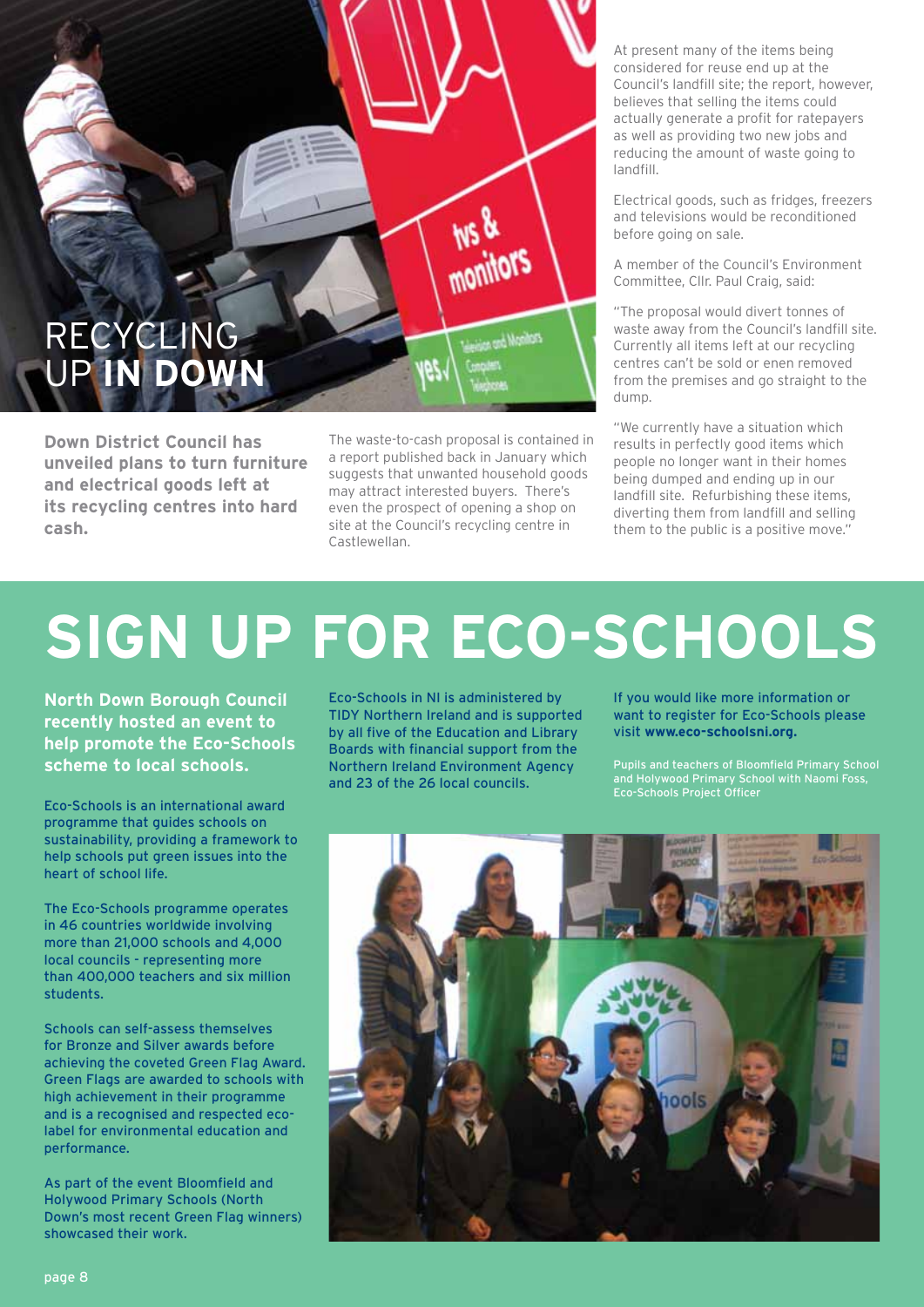# 'WEEE' STEPS IN THE **RIGHT DIRECTION**

**More good news on the recycling front. The UK's Environment Agency has revealed that the percentage of household Waste Electrical and Electronic Equipment (WEEE) collected for recycling or reuse in the UK increased from 36.66% in 2009 to 38.4% in 2010.** 

The data for quarter four of 2010 also shows a small increase in the tonnage of material collected for recycling or reuse, up by 3.34% to 461,220 tonnes in 2010.

This is even more impressive when given the EU's current weight-based target for WEEE goods which expects four kilograms to be collected per head of population. The UK collection rate is currently 7.46 kg per head.

There is little room for complacency though as the EU is about to change its target to a percentage-based goal. One target being contemplated is the collection of 65% of the average weight of electrical and electronic equipment placed on the market over the two previous years. If that's the case, the UK will need to achieve a step change in the amount of WEEE products collected for recycling if the target is introduced, as expected, in 2016.

Whille UK householders have been doing their bit to recycle WEEE items, British businesses have been lagging behind. According to the Environment Agency just 5.14% of non-household electrical equipment put on the market was collected for recycling last year. As recently aired on TV, authorities suspect that a significant proportion of business WEEE is being handled outside the official system and may end up being illegally exported to the developing world.

The vast majority of WEEE recycling is accounted for by large household appliances.

In terms of specific categories of household WEEE, the figures for small WEEE – which has been identified as a key priority if the UK is to significantly increase its collection rate – show a slight increase in percentage and tonnage collection rate.

In 2010, 22,870.284 tonnes, or 16.14% of category two small household appliances were collected, up from 20,537.52 tonnes, or 14.32% in 2009.

This does, however, represent less of an increase than the improvement between the 11.89% for 2008 and the 2009 figure.

The bulk of the WEEE tonnage continues to come from category one, large household appliances, with 461,220.232 tonnes –or 29.66% - of the 476,167.81 tonnes of this category of WEEE collected for recycling or reuse.

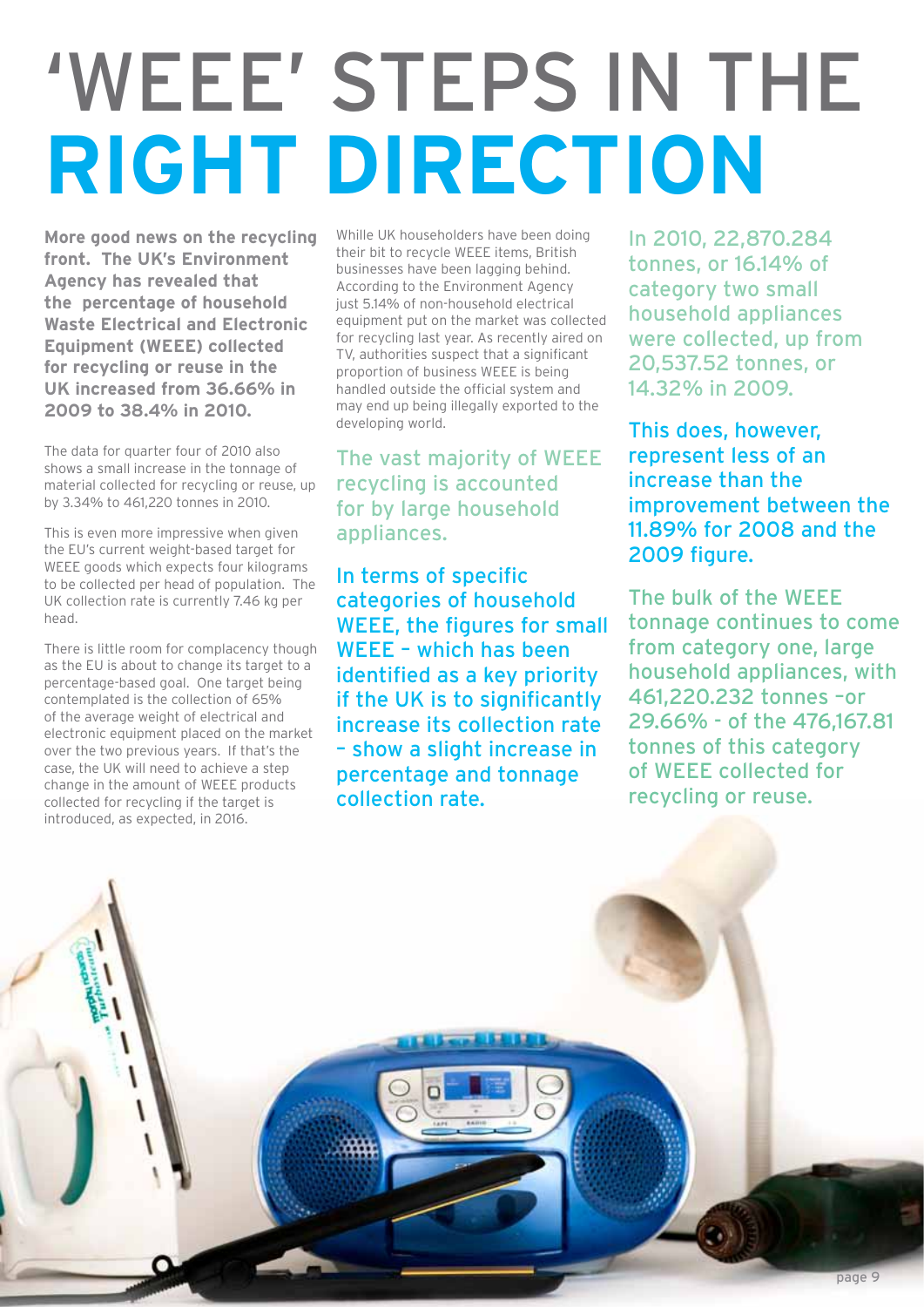

# **RWTP Update**

SITA UK has announced its intention to withdraw from the Residual Waste Treatment Project (RWTP) to deliver new waste infrastructure for the arc21 region.

David Palmer-Jones, Chief Executive of SITA UK, said:

"SITA UK has been fully engaged in a comprehensive due diligence process for the arc21 PFI contract and having reviewed our current commitments and the requirements surrounding the bid, we have taken the decision to withdraw from the procurement process.

"This decision has not been taken lightly and we would like to underline our commitment to our continued involvement in PFI procurement projects in the UK. SITA UK wishes the arc21 team every success with this continued procurement."

#### In acknowledging the withdrawal arc21's Chief Executive, John Quinn, stated:

"We are obviously disappointed that SITA UK has taken the decision to withdraw from the competition and thank them for their best wishes. We will continue to progress our project in a considered and measured way."

# **Energy from Waste UK**

**Some of the UK's largest waste management companies have come together to launch a new initiative to encourage Government to support waste-to-energy projects.**

Known as Energy from Waste UK, the group issued a joint statement in February arguing that the technology is the best way for the UK to meet its European landfill diversion targets, while also maintaining high recycling levels, providing value for money and delivering local solutions for local waste.

According to the group: "Energy from waste provides us with an opportunity for a waste solution and a local source of energy rolled into one.

"While we welcome the coalition Government's focus on expanding anaerobic digestion, it can only address a portion of the waste stream and is not sufficient on its own."

**The group highlights five key arguments in favour of EfW:**

- 1) EfW can help prevent a UK energy deficit
- 2) EfW is a cost effective solution in challenging economic times
- 3) EfW can contribute to the localism agenda
- 4) EfW is compatible with effective recycling
- 5) EfW is not harmful to the environment or public health

Among the detailed points put forward the group states that energy recovery could generate 10% of future UK electricity requirements, it enhances security of energy supplies and that it will help the UK meet increasingly tough CO2 and renewable energy targets.

The group also cites the widespread use of EfW in Europe's "green economies" where it is an integral part of modern recycling and waste collection systems.

With regard to environmental impact the group encourages the public not to confuse modern EfW facilities with 1970s style incinerators which wouldn't meet today's strict environmental standards.

They also argue that EfW only makes a very small contribution to background air pollution and that major factors such as road transport or indoor air pollution should be the primary focus of attention; EfW actually reduces greenhouse gases and displaces CO2 emitted by fossil fuels.

For further information visit: **www.energy-from-waste-uk.co.uk**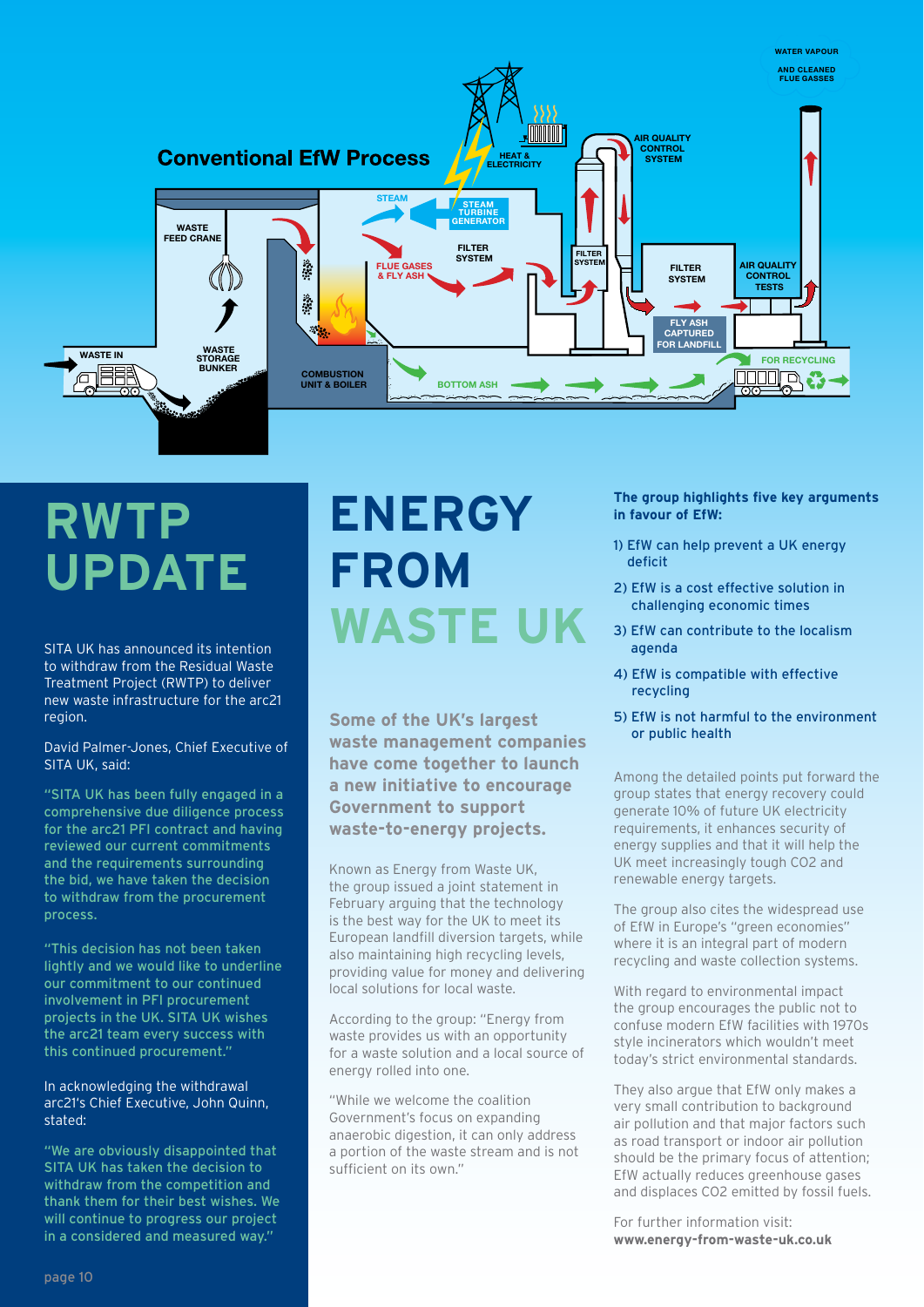# WASTE 'GATHERING'



**Belfast's Waterfront Hall has hosted a waste seminar organised by arc21. The gathering, which attracted speakers from Europe and the UK, looked in detail at a range of issues relating to the procurement and delivery of major waste management infrastructure. Its aim was to provide information for Councillors and Officers on the various issues associated with arc21's project, and to provide the opportunity to aid understanding through questioning of expert speakers.**

Among those presenting were the European Investment Bank (EIB) and DEFRA, the Department responsible for waste issues at Westminster. WasteLine takes a look at some of the key messages.

### **DEFRA**

Although the Department for Environment, Food and Rural Affairs operates primarily in England, it also works closely with the UK's devolved Administrations and usually takes the lead on EU and international negotiations.

As part of its responsibility for waste issues, DEFRA has created a Waste Infrastructure Development Programme (WIDP) to help local authorities "to accelerate investment in the large-scale infrastructure required to treat residual waste, without compromising efforts to minimise waste and increase recycling levels". As is the case in Northern Ireland, they're working towards an EU target to reduce the tonnage of Biodegradeable Municipal Waste (BMW) to just 35% of 1995 levels by 2020.

Hitting that target will require greater recycling efforts plus major investments by Local Authorities to treat an additional six million tonnes of BMW. It is clear that the UK has a long term need for the capacity.

Of the 27 projects which WIDP has already helped deliver, the majority have involved elements of Energy from Waste and Mechanical Biological Treatment, as per arc21's own plans. All these projects and the additional 39 currently in the WIDP pipeline entail PFI/PPP arrangements. WIDP have produced a template contract to help both authorities and bidders in the procurement process. This has been developed to enable some flexibility to take account of some aspects particular to individual projects.

### **EIB**

New waste infrastructure requires significant investment, and funding projects of this scale and complexity is an integral part of the delivery process.

One option which arc21 has been discussing is involvement of the European Investment Bank (EIB). The Bank, which is owned by the EU's 27 member states, is used to fund long-term projects.

Projects must meet one of the EIB's policy objectives such as secure energy supplies or environmental sustainability. They must also be technically sound, financially viable, provide a commercial economic return and comply with environmental regulations.

To date the Bank has been involved in several infrastructure projects in the Province ranging from Enniskillen's new hospital to the recent upgrade of the Westlink. It has, however, also funded several waste infrastructure projects including facilities in Manchester and Cornwall.

The benefits of EIB finance is that it offers low cost funding (up to 50% of project costs) and can act as a catalyst to attract other funding partners.